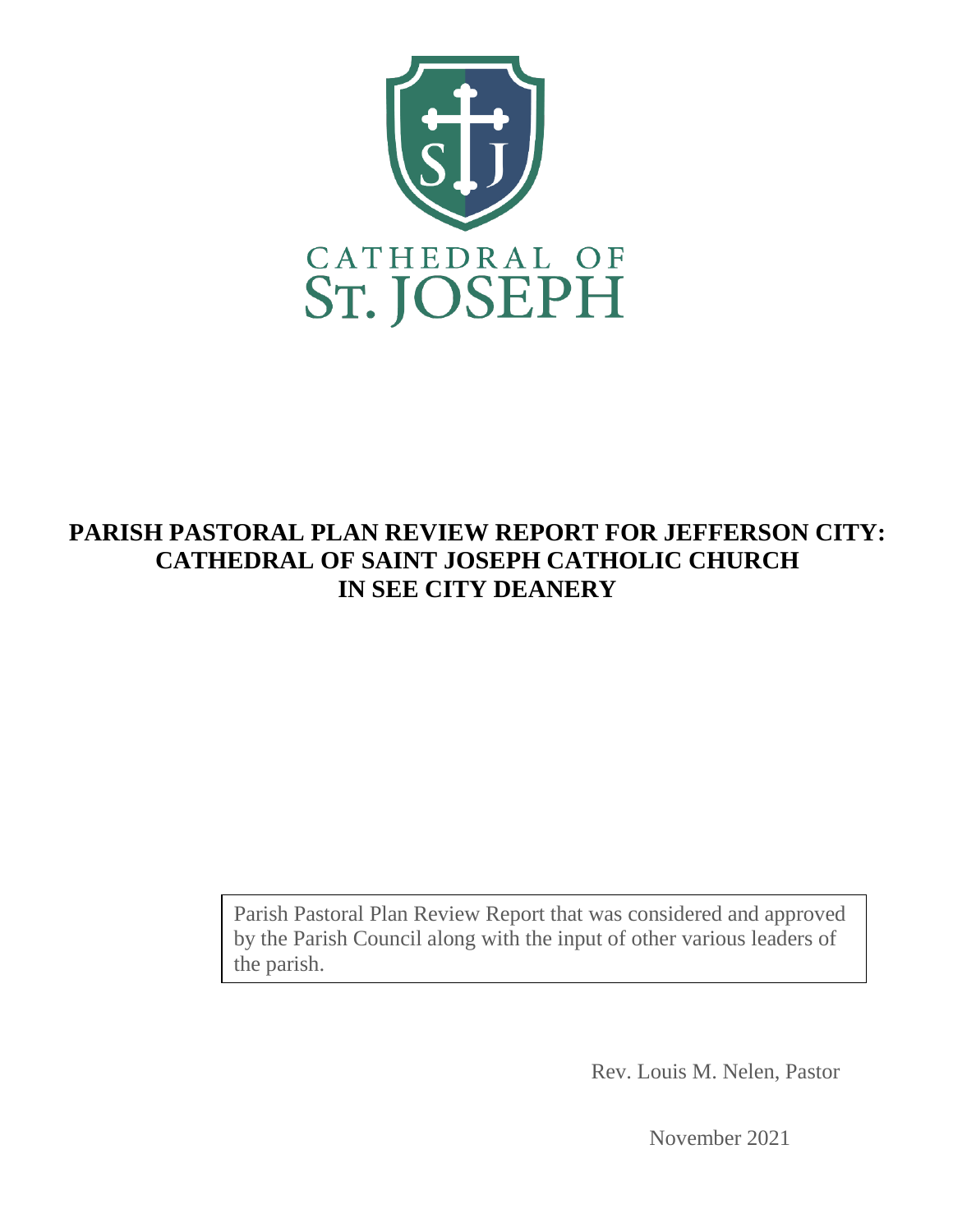#### **PARISH PASTORAL PLAN REVIEW REPORT FOR JEFFERSON CITY: CATHEDRAL OF SAINT JOSEPH CATHOLIC CHURCH IN SEE CITY DEANERY**

#### *A. Active stewardship:*

- a. Programs that currently exist to bring families together in sharing their time in prayer and fellowship include Eucharistic Adoration for youth and adults, small group reflection programs, doughnuts after Sunday morning Masses, and school sponsored fun activities in the evenings. There is a concerted effort to promote parish-wide engagement in activities, regardless of age, to eliminate perceived boundaries between church and school. We are now intentionally explaining that stewardship isn't a concept that can be forgotten once children have graduated from high school.
- b. There is room for improvement in opportunities for families with younger children to be involved in the Mass, such as restarting a children's choir. This could help to correct the noticeable absence of many school families at Mass. We still have too many families that see stewardship as only a financial issue. It would also be beneficial to offer more lay witness talks, both at Mass and on social media, which provide real-life examples of active stewardship. Until this year, the only time parishioners were formally invited to consider their stewardship was in the fall when they filled out the time, talent, and treasure forms. Stewardship needs to be encouraged and reflected upon throughout the entire liturgical year.

# *B. Hospitality and welcoming:*

- a. The Cathedral is welcoming by providing a sense of comfort, consistency, and tradition to the many families who have called this parish their home for generations. We show that we are glad to see even those families who only join us during the holidays. Restarting the Welcome Committee to reach out to new members is a positive, along with having greeters to open the doors and welcome people who are attending weekend Masses.
- b. We need to continue our efforts to make new families welcome in our school, and ensure that the communications they receive from the school are truly informative. New families need detailed information about what is happening in both the school and the parish if we want to grow more active members.
- c. We may be too lethargic in contacting folks who were once registered under their parents' names, but now have become adults and don't realize the importance and benefit of registering in a parish.
- d. Instead of relying upon general, blanket requests for volunteers, it would be more effective if we could find ways to identify the strengths and skills of our parishioners, and offer more personal invitations to get help with various projects, and so promote greater participation among those who are just another face in the crowd.
- e. Printed bulletins and announcements for Mass may be good for some, but we also need to make better use of the power of digital age, such as emails, text messaging, and Facebook postings.
- f. We need to do more to encourage couples who get married at the Cathedral to make this parish their home. Some get married here because it's where they grew up, but then drift away from the Church because there isn't any explicit invitation to remain.
- g. Although automated attendants can be a great asset for handling after-hours phone calls, it may be more beneficial to allow incoming calls to go directly to a staff member whenever they are available.

## *C. Diversity:*

a. Our parish would likely not identify itself as a "shared parish" with more than one language or cultural context. As the mother church of the diocese, we are mindful of diversity at diocesan liturgies, such as proclaiming the readings in different languages or providing confessions in both Spanish and English. The Cathedral renovation will include a devotional shrine for Our Lady of Guadalupe, and will honor Fr. Augustus Tolton and St. Isidore the Farmer, to celebrate the diversity within our local community.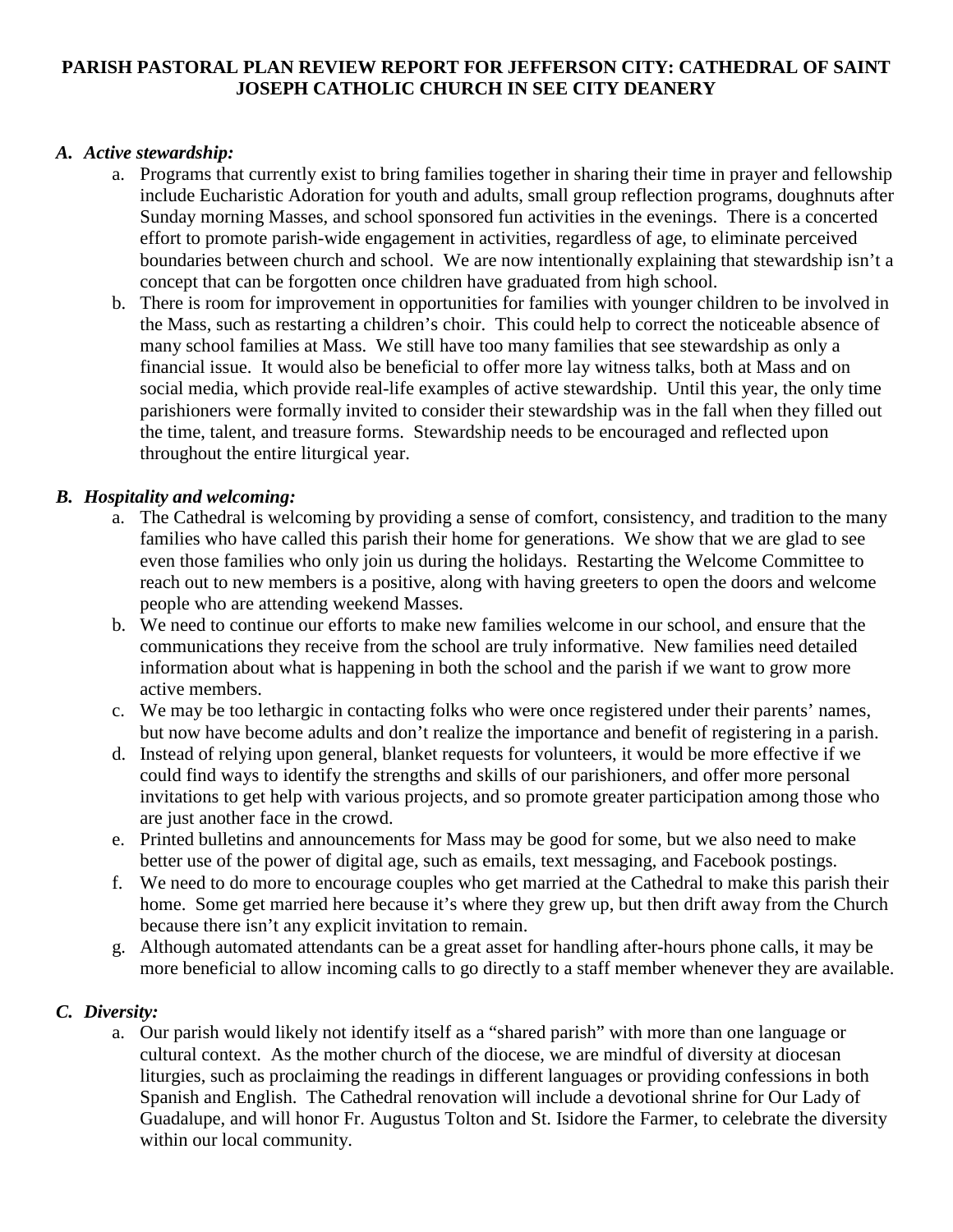b. We still struggle to be open to new ideas at times, which can discourage families who are trying to find ways to be more involved in their parish. There can also be a sense of skepticism toward newcomers' commitments due to a lack of follow-through in the past. This can lead to people volunteering and then never getting contacted, which results in personal frustration and loss of interest in parish events.

#### *D. Communications:*

- a. The parish tries to use a diverse array of communications. It would be helpful to have some metrics regarding how many parishioners rely upon our website for information, versus printed bulletins or verbal announcements at Mass. Information on the website can become cumbersome to sort through, unless outdated material is periodically removed or archived. Any online forms need to be fillable and able to be submitted via email. There doesn't appear to be a way for families to register online with a fillable form, and if there is, it is too difficult to locate on the website. Parish Council and other council minutes are not always posted in a timely fashion on the website. Recall that a certain percentage of our population isn't necessarily proficient in using computers and social media, and so they would benefit from seeing printed council minutes as bulletin inserts as in the past.
- b. There was good initial communication regarding the parish's transition to a stewardship parish, but not enough follow-up information was given, perhaps due to disruptions caused by Covid. There is a need more information on the stewardship process from both the diocese and the parish, especially in the area of financial contributions.
- c. Additional communication regarding the current requirements related to VIRTUS training and background checks will be appreciated.
- d. Regular updates on the Cathedral renovation will be appreciated.
- e. Given our current demographics, there doesn't seem to be an issue regarding how we present information in Spanish.
- f. During the annual discernment of Time and Talent, we should invite feedback from parishioners to determine their areas of need. We should also publish canonical requirements for candidates for Parish Council or School Advisory Council, and encourage more qualified individuals to step forward so we can return to having elections.
- g. The three-fold expectation of active stewards, prayer, participation, and sacrificial giving, should be printed in each bulletin. Make it clear that the parish will hold all families accountable for their stewardship commitments. A portion of our communication needs to be catechetical. The school cannot survive without the support of the entire parish, and the entire parish would be missing a vital component without a school.
- h. We can make better use of community gatherings, such as coffee and doughnuts, as opportunities for communication with parishioners.
- i. Livestreaming of the Cathedral's Sunday Mass is available and appreciated by many, both in our area and those who live some distance away.

#### *E. Formation for members of Parish Councils and Committees:*

- a. New School Advisory Council members are introduced to their roles and responsibilities upon joining that Council. The SAC occasionally uses part of its meeting time for professional development activities. Finance Council members are all highly skilled through their jobs in the financial sector, but will still benefit from the publication of a diocesan finance manual, coming soon. Parish Council members have been informed of their canonical role to assist with pastoral planning in a consultative or advisory manner.
- b. One notable concern among parish committees in general is the lack of a clear procedure to replace an ineffective chairperson. The chairperson is often the one who either makes members feel welcome to contribute, or drains the life out of the committee by simply dictating what is to be done.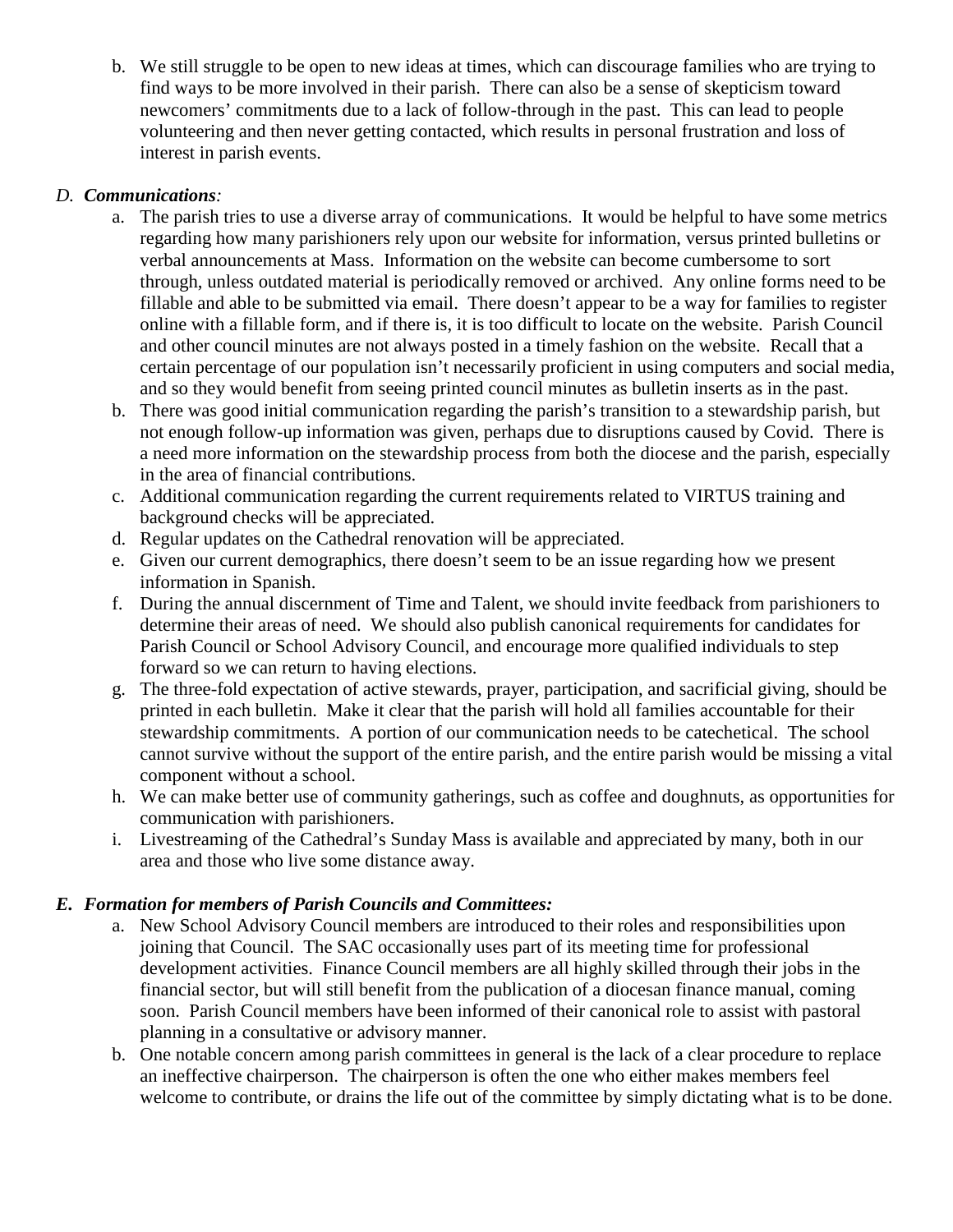#### *F. Fiscal responsibility:*

- a. The Cathedral sends a financial report to the diocese at the end of each fiscal year, and also publishes an annual financial report in the bulletin. Interim contribution statements are available to any parishioner at the end of the calendar year or upon request. The Cathedral recently had a successful financial audit, performed by a local accounting firm, in fulfillment of diocesan requirements.
- b. The Cathedral publishes its monthly income and tithing to the diocese. People miss the weekly offertory numbers, and would like to see more frequent budget updates in the bulletin. A regular summary of expenditures is needed for greater transparency, but a full report could be reserved for those who have specific questions.

#### *G. Sacraments:*

- a. Periodic training is offered for those engaged in liturgical ministries, sometimes in a group setting, and sometimes on an individual basis. Both the theological significance and the practical techniques particular to each role is covered in these trainings. Special training sessions are offered for those who fill the role of altar servers, usually through the Cathedral school. The music ministry is overseen by a full-time music director, who ensures that music selections are appropriate for a given liturgy, and who provides sufficient practice time with our musicians to help them be successful in their roles.
- b. The parish has a youth and young adult minister, but would benefit from hiring a Director of Education to oversee catechesis at all levels, and to promote ideas for prayer in the home. Parents who are seeking the Sacrament of Baptism for infants and young children are required to receive catechetical training from a member of the parish clergy (usually an assigned deacon). The program provides training on the theology of the Sacrament as well as instruction on the roles and responsibilities of the participants.
- c. Children in the parish school receive instruction and preparation for Reconciliation, First Communion, and Confirmation. Parish children attending public school receive special instruction in evening classes during the school year. All children celebrate these sacraments together, to bring school children and other parish children together as one spiritual family. Parents are asked to be involved in these two important sacraments, as a way to reinforce their own faith.
- d. The parish has a dedicated RCIA coordinator, and is working to strengthen its marriage preparation process, in line with the new marriage policy recently promulgated by the diocese. Sacramental preparation for adults can be performed outside of the normal RCIA schedule, with the approval of the pastor. By moving the start of confessions on Saturday afternoon from 4:00 pm to 4:30 pm, it is easier for engaged couples to schedule their weddings on Saturday afternoons, without having to rush through their photos after the liturgy.
- e. Regular opportunities for Reconciliation are available Saturday afternoon, prior to the Sunday vigil Mass, as well as 30 minutes prior to all Sunday Masses. It is also available upon request, by appointment. This schedule was developed in response to the feedback from the "Better Together" small group sessions.
- f. Anointing of the Sick is available anytime upon request. There is a desire among some parishioners to celebrate Anointing of the Sick with a special Mass on a periodic basis. The parish makes every effort to accommodate funeral requests, and only asks for a modest contribution if the deceased is a member of another parish. The parish has a long tradition of offering funeral lunches for families after Masses of Christian Burial. The Covid pandemic interrupted this practice, but we expect it to resume following the renovation of the Cathedral undercroft.
- g. Prayer opportunities outside of Mass include: Adoration of the Blessed Sacrament, Stations of the Cross during Lent, daily communal recitation of the rosary, Centering Prayer, book studies and Women's Bible Study, Men's Prayer Groups.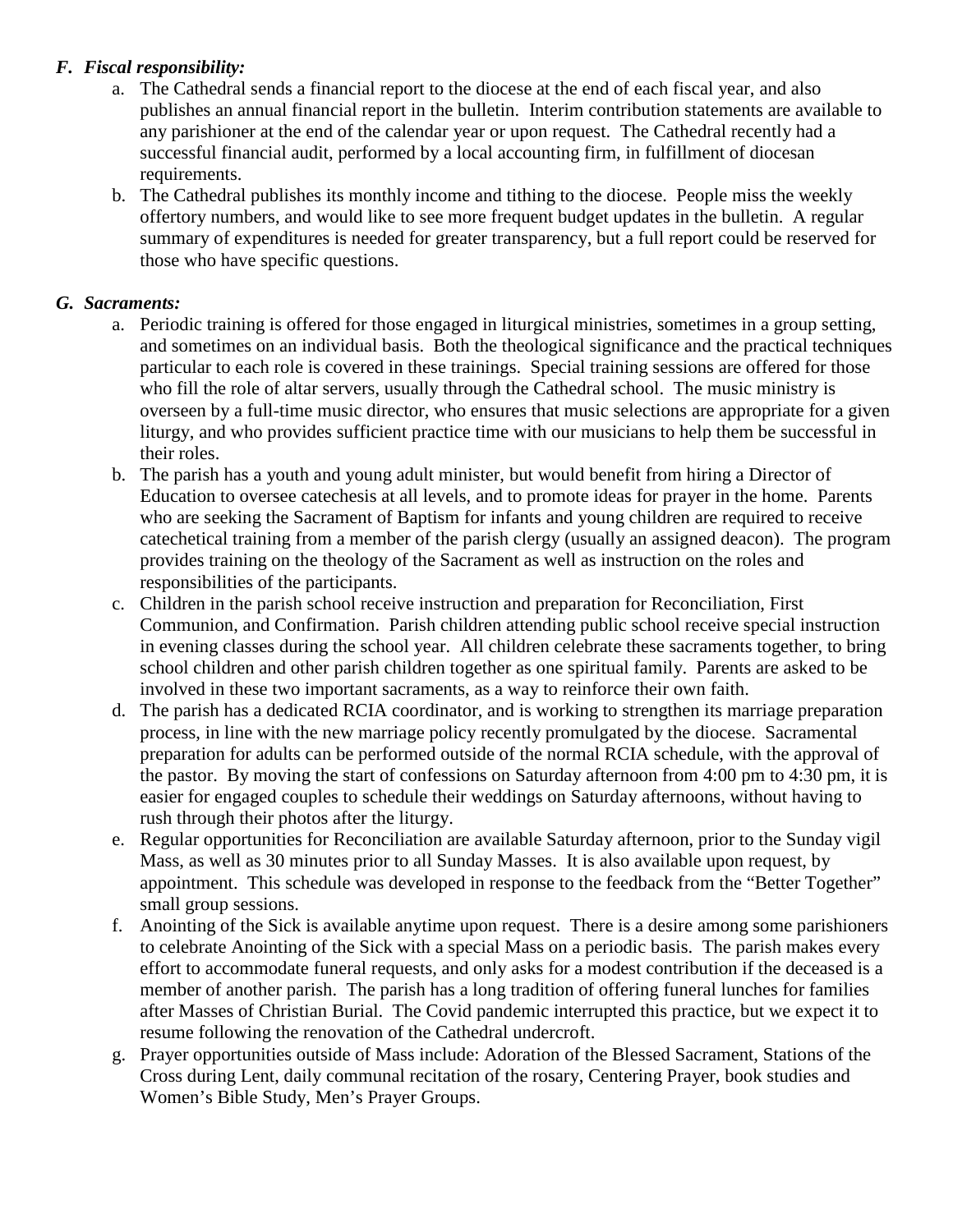## *H. Holy Orders/Consecrated Life:*

- a. The parish does not understand the barriers young people and their families face when considering a priestly or religious vocation. It would perhaps help to form discernment small groups where young people can voice their thoughts, experiences, and suggestions for creating a more friendly vocation atmosphere.
- b. Young people need to be invited to detach from the noise of the world and spend quiet time listening for God's voice. Young people and families also need to see their priests as "normal" persons who have hobbies, car payments, etc., while striving to live a holy life. Families could develop more personal relationships with their priests by inviting them to dinner in their homes, for example.
- c. The Cathedral can celebrate the fact that it has an active Vocations Committee, and prays weekly for vocations through the sharing of the Christ the High Priest icon among families. The Vocations Committee supports current seminarians and encourages youth through cards, letters, prayers, and financial support.
- d. The Vocations Committee has pointed out the following concerns that can prevent someone from considering a priestly or religious vocation: worries about paying off college debt, anger and disappointment from the sexual abuse scandal in the Church, lack of support or even discouragement from family and friends, fear that the academic work is too difficult, no one has ever invited them to consider a priestly or religious vocation, or fear that they are not holy enough.
- e. "Adopt a seminarian" efforts in school help to make connections between our youth and future priests, and participation in diocesan vocation events helps to keep the idea of priestly and religious vocations in front of our youth.

## *I. Marriage:*

- a. The parish is struggling to fully implement the new marriage preparation policy. We have couples who have been trained to assist the pastor in this process; however, there is still uncertainty as to how they should perform their duties as couple-to-couple mentors. The lack of an in-person Pre-Cana program, due to the pandemic, has added to the challenges. Obviously, couples with strong Catholic roots tend to be more open to the new policy and to working together with the clergy and staff of the parish.
- b. Another obstacle is the strong influence of secular society, which has created certain expectations of how marriages are to be planned and celebrated, and Catholic couples are not immune from that influence. Much patience and exhortation will be needed to change hearts and minds in this respect.
- c. The Cathedral strongly supports the John Paul II Young Adults group in Jefferson City, which provides regular opportunities for young families to enjoy fellowship and spiritual enrichment.
- d. There is room for significant growth in reaching out to families who may feel isolated from the parish. A commitment to co-responsibility on the part of all is needed to accomplish this expectation, because of the limited number of priests and deacons.

## *J. Wounded marriages:*

- a. The parish generally handles several annulment cases each year, and follows the process required by the diocese. Most of the petitioners go directly to the pastor, perhaps due to a sense of greater confidentiality in working with him. But again, the pastor can only do so much by himself, and a greater number of trained lay advocates would be good for all involved.
- b. A major weakness in our area is the lack of available marriage counselors for couples who need long-term counseling. There is also a frequent misunderstanding by those who are divorced or separated regarding the Church's teachings about the reception of Holy Communion. Occasional catechesis about this subject in the bulletin or on the webpage would be useful.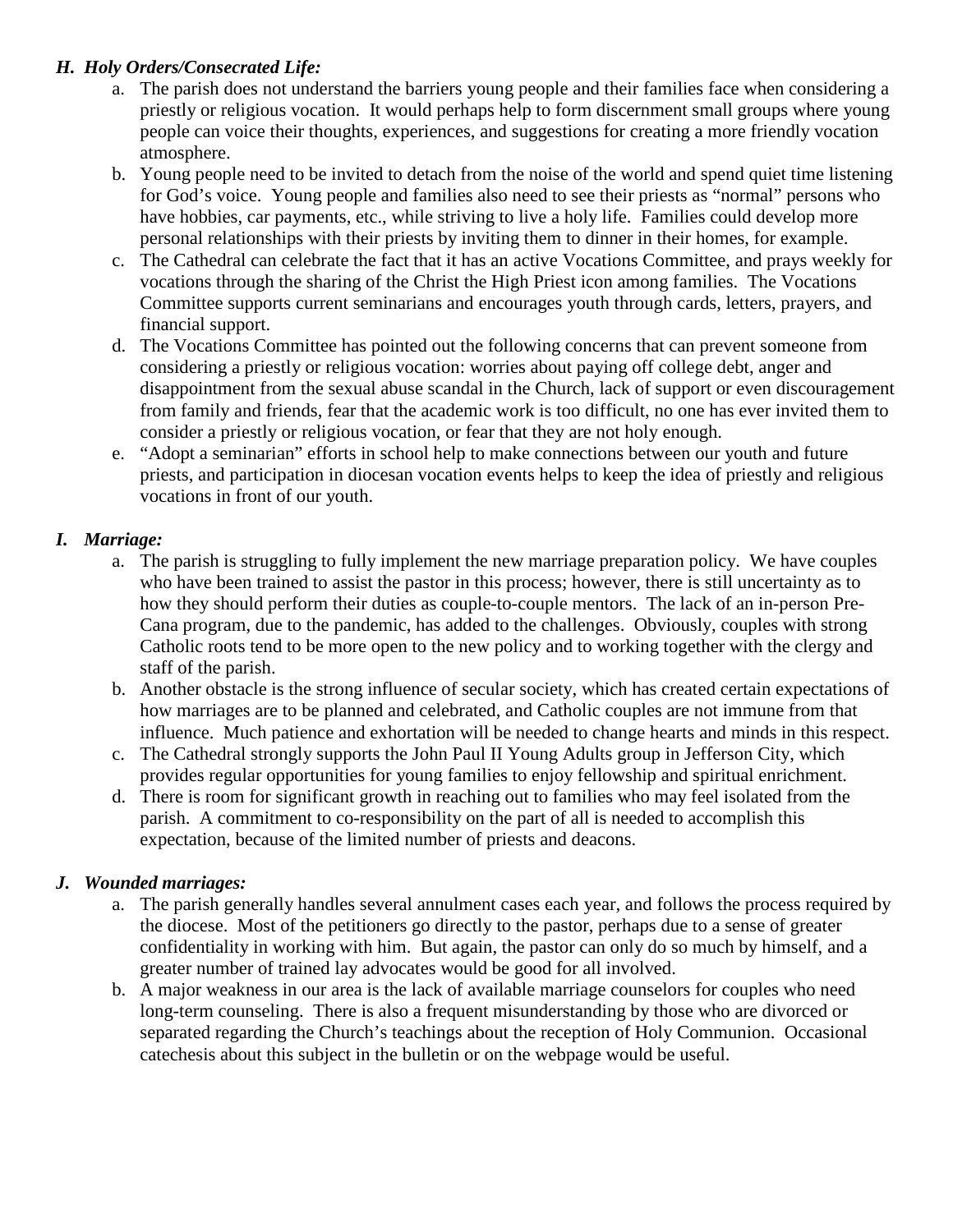## *K. Children, Youth, Elderly, Suffering:*

- a. Students participate in liturgical roles at our parish school Masses, and at weekend Masses, parents can also choose to allow their children to volunteer for age-appropriate ministries.
- b. Our parents actively support the school through volunteering of their time and financial giving. The school will invite our elderly parishioners to be involved in school activities from time to time. The prospect of having Masses in the gym during the Cathedral renovation should further encourage our parishioners to see the school facility that they are supporting with their stewardship.
- c. As a stewardship parish, our school is available for anyone who is a child of active parishioners. Non-Catholics also enroll in our school for a fee. The school has worked to add resources for children who need additional assistance with learning or with human formation.
- d. Our parish has responded well to the call for everyone to become VIRTUS compliant. It is considered an integral component of active stewardship.
- e. Our parish has a bereavement committee to provide gentle support in the months after the death of a loved one, and also a committee to serve funeral lunches. We have groups that provide ways for our retired parishioners to spend time together, such as quilting or the 50+ club. Several of our parishioners bring Communion to the homebound or to the local hospitals.
- f. Our parish is active in supporting local charities, for example through food collections, gently-used coat collections, monetary donations, and the annual Giving Tree campaign for Christmas.

# *L. Facilities and Environment:*

- a. The renovation of our Cathedral provides us with the opportunity to make our church more accessible and friendly, both to those with disabilities and to those with newborn or infant children.
- b. The renovation of the undercroft will definitely improve the ambiance of the space, and make it more likely that people will want to gather there.
- c. The area to the west of the parish office could be a place for future construction according to a master site plan that is being developed. The school and church grounds need more parking and perhaps another driveway for ingress/egress.
- d. The volunteers who help to beautify the interior and exterior of our buildings are to be commended for their wonderful work!

## *M. Care of cemeteries:*

a. Our parish does not have its own cemetery. We are represented on the Board of Directors for Resurrection Catholic Cemetery, which is situated within our parish territory.

## *N. Disaster responder teams:*

- a. We had individuals who were ready to assist following the tornado in Jefferson City in 2019, and during the height of the Covid pandemic in the spring of 2020. However, the Cathedral does not presently have a dedicated team of volunteers who are organized and ready to respond immediately to a disaster in the community.
- b. During liturgies, the ushers are to be the first ones to respond and direct people in the event of an emergency, such as a medical emergency during Mass. But the Cathedral would be well-served to develop a formal disaster response policy, especially in light of the fact that we live in an area prone to severe storms or even earthquakes. Also, consideration should be given to recruiting and training ushers who are physically capable of handling a disorderly intruder, an active shooter, or attempted theft.